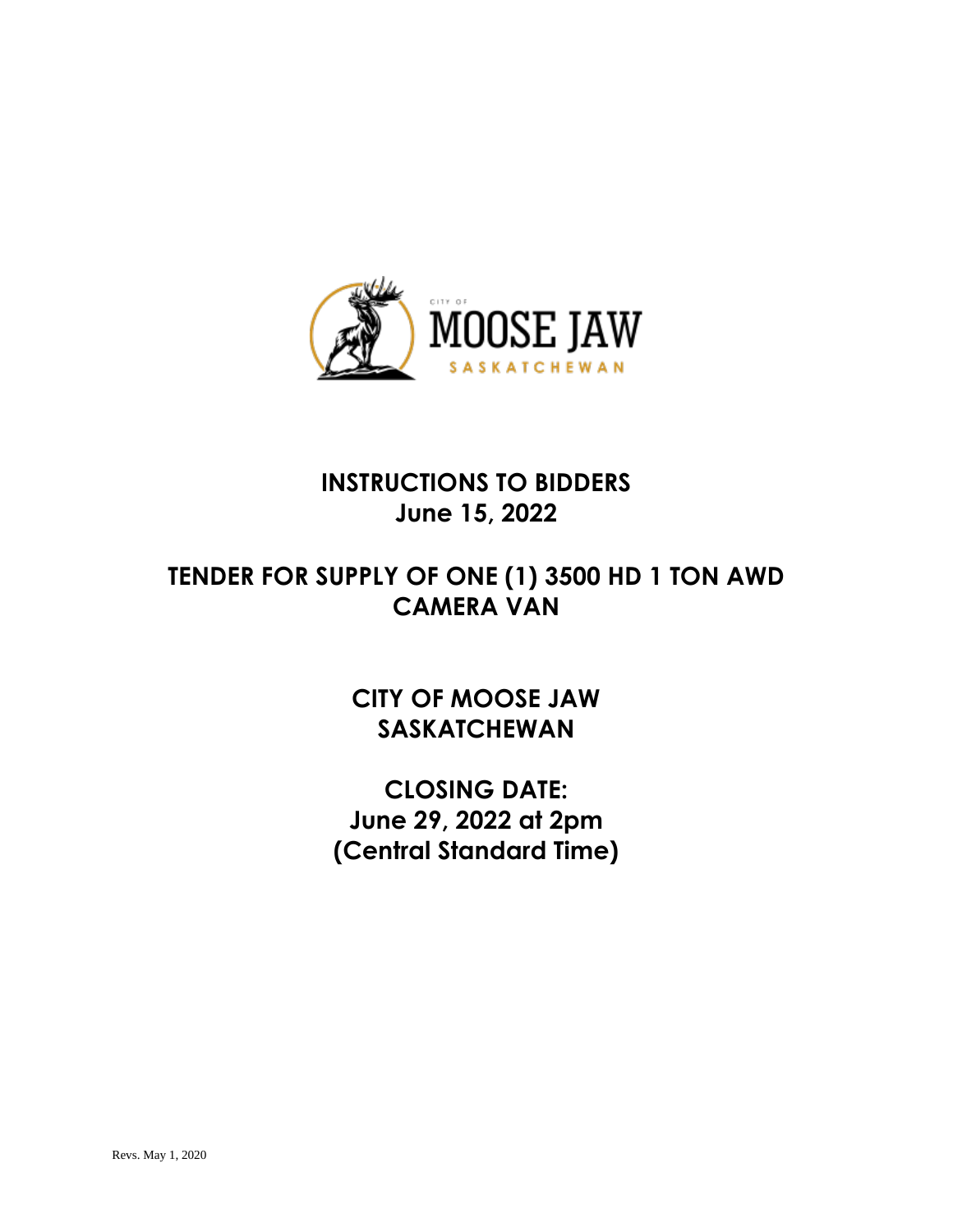#### **INTRODUCTION**

1. The City of Moose Jaw ("Moose Jaw") seeks Bids from vendors for the supply of **One (1) 3500 HD 1 Ton Camera Van** (the "Goods"). Details regarding this tender and the Goods required by Moose Jaw can be found in the Bid Documents.

### **SUBMISSION DEADLINE**

2. Submit 1 original and 2 copies of Bids in hard copy or emailed as a PDF to the following address **before 2 p.m. (Central Standard Time), June 10, 2022**

> Perry Lanneville, Fleet Supervisor City of Moose Jaw Phone: 306-631-4139 Fax: 306-694-4446 E-mail: [OperationsBids@moosejaw.ca](mailto:OperationsBids@moosejaw.ca)

\*Canada Post Deliveries will not be received City of Moose Jaw 1010 High Street West MOOSE JAW SK

Please specify the Tender Name and Date of Issue on all submissions.

- 3. The City of Moose Jaw's office hours for the purpose of receiving Bids are 8:00 a.m. to 12:00 p.m. and 1:00 p.m. to 4:30 p.m. (Central Standard Time), Monday to Friday, excluding statutory holidays.
- 4. Any Bids received after the Bid submission deadline will be returned to the Bidder unopened.

## **BID DOCUMENTS**

- 5. The Bid Documents consist of the following:
	- (a) Instructions to Bidders
	- (b) Schedule A Specifications for Goods
	- (c) Schedule B Bid Sheet Appendix A – Goods/Pricing Appendix B – Conflict of Interest Disclosure
- 6. Upon receipt of Bid Documents, Bidders should verify that documents are complete and that no documents, sections, forms or pages are missing.
- 7. The Bid Documents are provided to Bidders for the sole purpose of obtaining Bids for this project and do not confer any license or grant permission for any other use.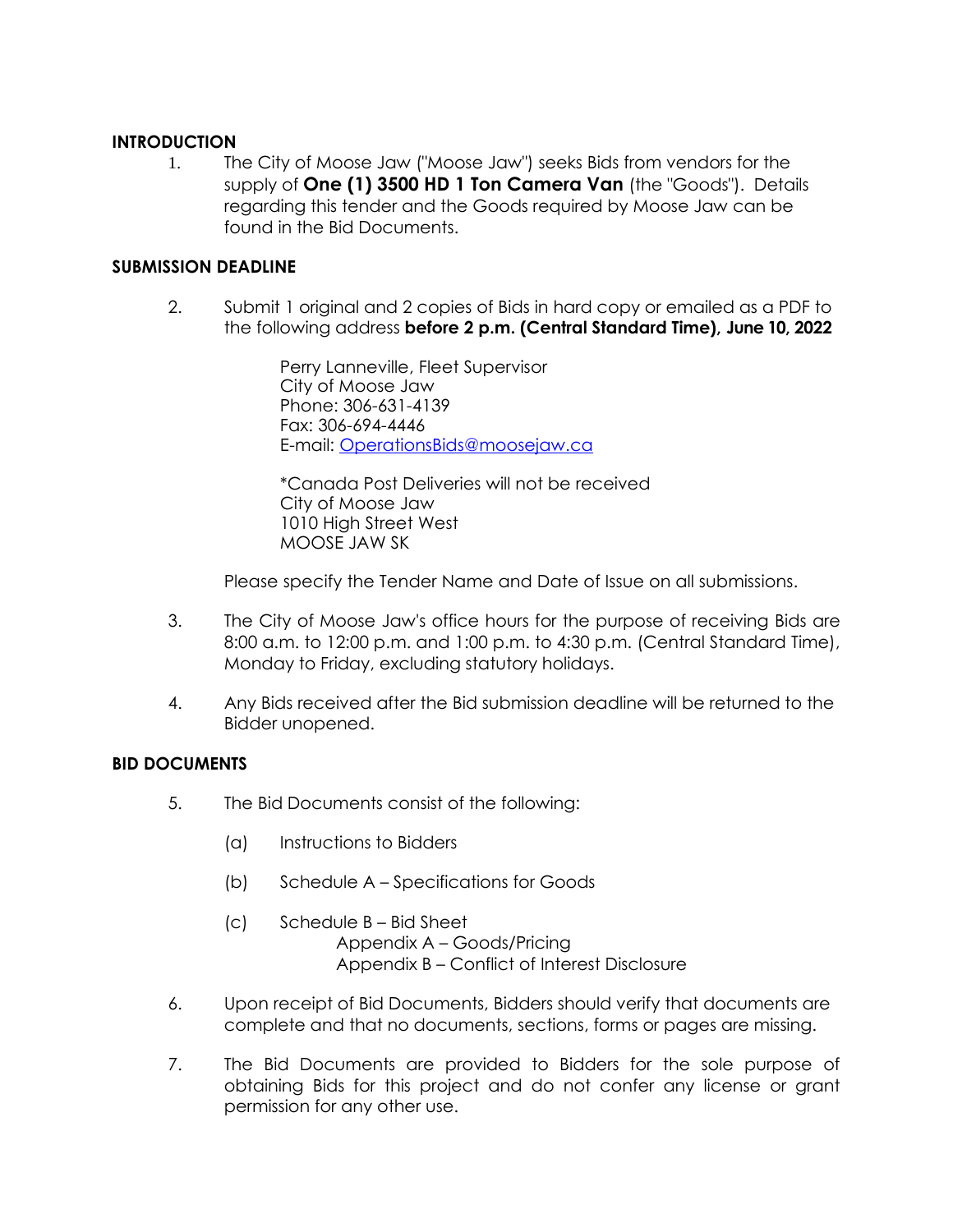#### **INQUIRIES**

8. Any inquiries concerning this tender, or the Bid Documents should be directed in writing as follows:

> Perry Lanneville, Fleet Supervisor City of Moose Jaw Phone: 306-631-4139 Fax: 306-694-4446 E-mail: [planneville@moosejaw.ca](mailto:planneville@moosejaw.ca)

City of Moose Jaw 228 Main Street North MOOSE JAW SK S6H 3J8

- 9. Questions should be submitted not less than 5 working days before the Bid submission deadline. Replies may be in the form of addenda, a copy of which would be posted on [www.sasktenders.ca.](http://www.sasktenders.ca/)
- 10. The Bidder should refrain from contacting other employees or members of Council of the City of Moose Jaw in respect of this procurement process, including for the purposes of lobbying or attempting to influence the outcome of this procurement process. Any such contact may, in the City of Moose Jaw's sole discretion, result in disqualification of the Bidder.
- 11. The Owner may make changes to the Bid Documents prior to the Bid submission deadline. Any changes will be in the form of written addenda which will be posted on [www.sasktenders.ca.](http://www.sasktenders.ca/)
- 12. All addenda become part of the Bid Documents, as appropriate. Bidders are responsible for addressing all addenda in preparing Bids and should confirm, prior to submitting Bids, that all issued addenda have been received.

#### **COMPLETION OF BIDS**

#### Bid Completion

13. Bidders should complete the Bid Form and all Appendices which are attached to the Bid Form in their entirety and should fulfill all other Bid submission requirements indicated in the Bid Form and the Appendices. Bids should be completed in accordance with these Instructions to Bidders and any directions in the Bid Form or the Appendices.

14. The Bid Form should be executed by an authorized representative of the Bidder.

15 Bids should be submitted in a sealed opaque envelope, clearly identified with Bidder's name on the outside.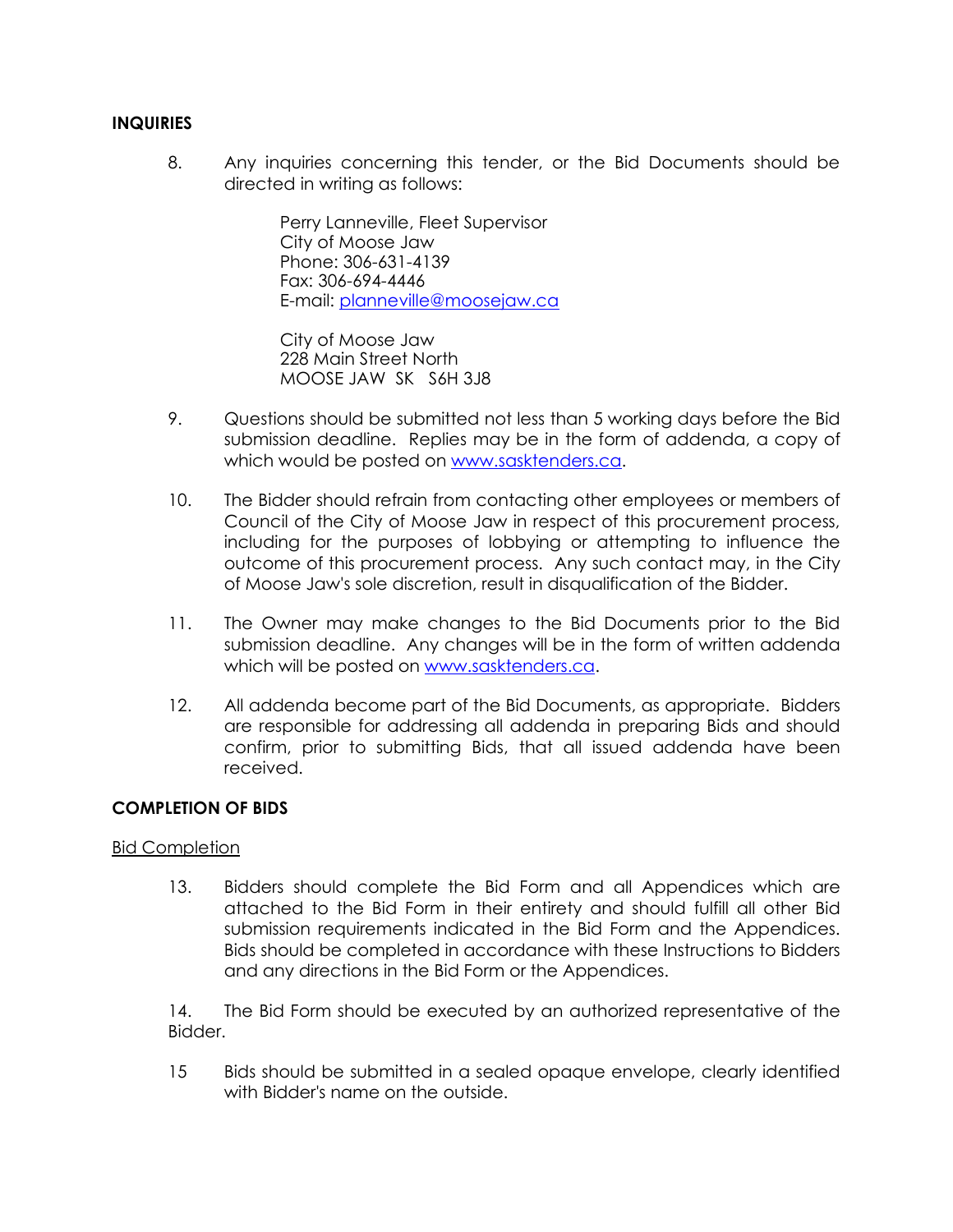#### Bid Security

16. If applicable, Bids should be accompanied by any Bid security that is indicated in the Bid Form (including the Appendices) as a submission requirement.

#### Amendment/Withdrawal of Bid

- 17. Amendments to submitted Bids will be permitted if received in writing prior to the Bid submission deadline and if executed in the same manner as the original Bid.
- 18. Bidders may withdraw their Bids at any time prior to the deadline for submitting Bids by giving written notice to the City of Moose Jaw, signed by the Bidder. Bidders that withdraw their Bids may resubmit a Bid in accordance with these Instructions to Bidders prior to the Bid submission deadline.

#### **EVALUATION OF BIDS**

- 19. In evaluating Bids, the City of Moose Jaw expects to select the Qualified Bidder with the lowest Bid price.
- 20. The Owner will hold a private Bid opening on **June 29, 2022 at 2 p.m. (Central Standard Time)**. The Bid opening will be held at:

1010 High Street West

At the Bid Opening, the Owner will read out the names of each Bidder who has submitted a Bid prior to the Bid submission deadline, and their corresponding Bid price.

- 21. The Owner will complete its evaluation of Bids privately to determine whether Bids read at the public opening are compliant with these Instructions to Bidders, and to determine which Bidder is the lowest Qualified Bidder.
- 22. The Owner will determine who is a Qualified Bidder in its sole discretion, taking into account the following evaluation criteria:

(a) satisfaction of the Specifications for the Goods as identified in Appendix A;

- (b) the Bidder's qualifications, experience and capacity to supply the goods and perform its obligations under a Contract with the City of Moose Jaw;
- (c) the completeness of a Bidder's Bid submission; and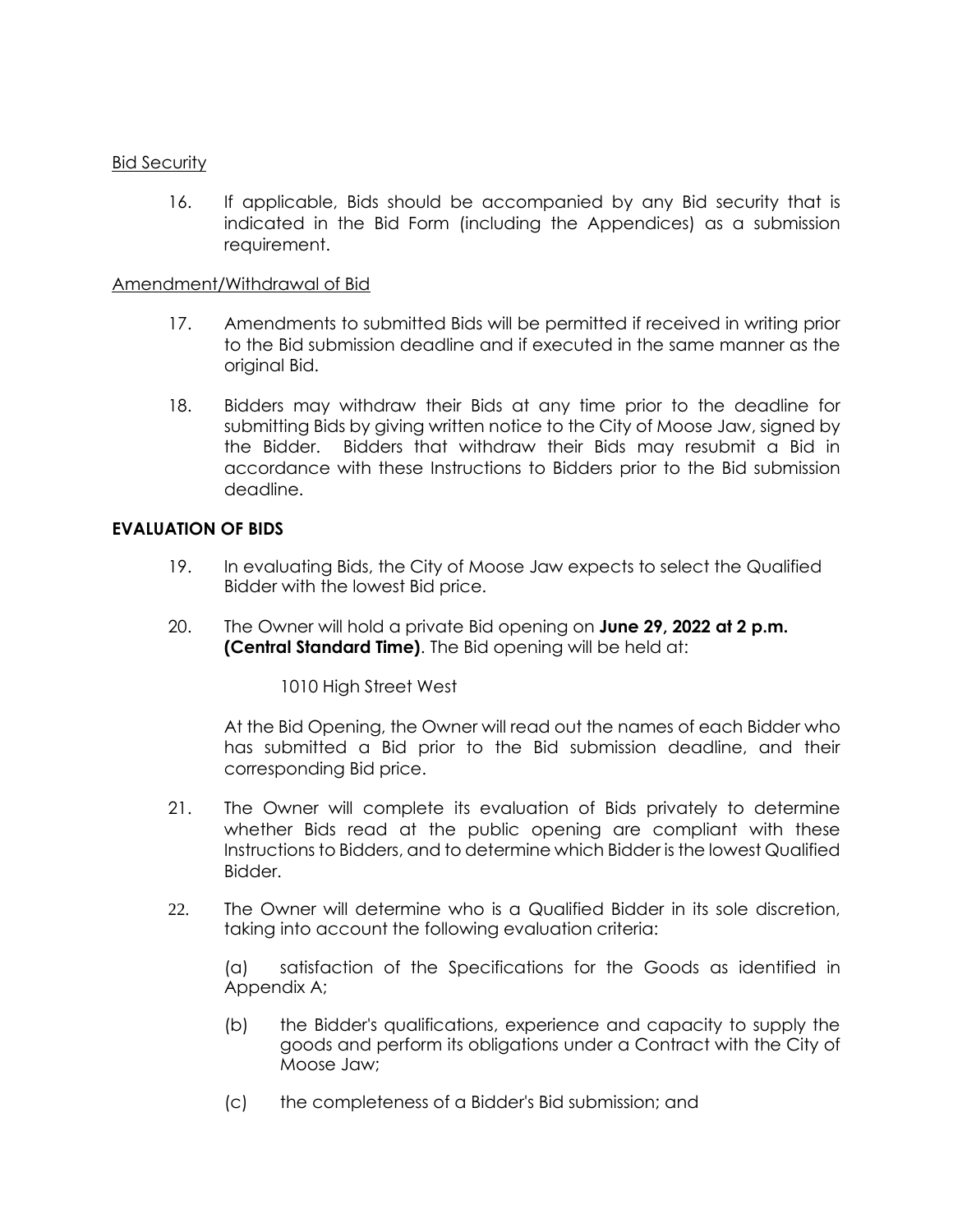- (d) such other criteria as the City of Moose Jaw considers relevant.
- 23. The City of Moose Jaw will assess whether each Bidder is a Qualified Bidder primarily based on the information contained in each Bidder' Bid. In addition, in assessing the Bidder's qualifications, the City of Moose Jaw may have regard to the following:
	- (a) clarifications and/or additional information that may be supplied pursuant to requests from the City of Moose Jaw;
	- (b) interviews and/or reference checks that may be conducted at the City of Moose Jaw's discretion;
	- (c) previous experience of Moose Jaw in working with the Bidder; and
	- (d) information received from any source that the City of Moose Jaw considers reliable.
- 24. In determining the lowest Bid price from among the Qualified Bidders, the City of Moose Jaw expects to take into consideration all pricing information submitted with the Bids received, including any alternate pricing or pricing for optional components of the Goods.
- 25. The Owner may, in its sole discretion, request clarification from a Bidder during the evaluation process. In responding to a request for clarification, the Bidder may not revise, amend or otherwise alter its Bid.
- 26. The Owner intends to evaluate Bids in the manner and based on the criteria set forth in these Instructions to Bidders, and the lowest or any Bid will not necessarily be accepted.
- 27. The Owner may, in its sole discretion, retain for consideration Bids that are non-conforming because they fail to comply with these Instructions to Bidders with regard to content, form, submission process or any other matter. The Owner may waive any defects, informalities or irregularities in a Bid and accept a Bid which contains any such defects, irregularities or informalities.
- 28. The Owner may, in its sole discretion, between the opening of Bids and the award, if any, provide Bidders with an opportunity to correct any defects, informalities or irregularities in their Bid.

#### **BID ACCEPTANCE**

- 29. Bids must remain open for acceptance and be irrevocable for a period of 60 (sixty) calendar days after the Bid submission deadline.
- 30. The City of Moose Jaw will notify the selected Bidder in writing that its Bid has been accepted. The City of Moose Jaw will then prepare a formal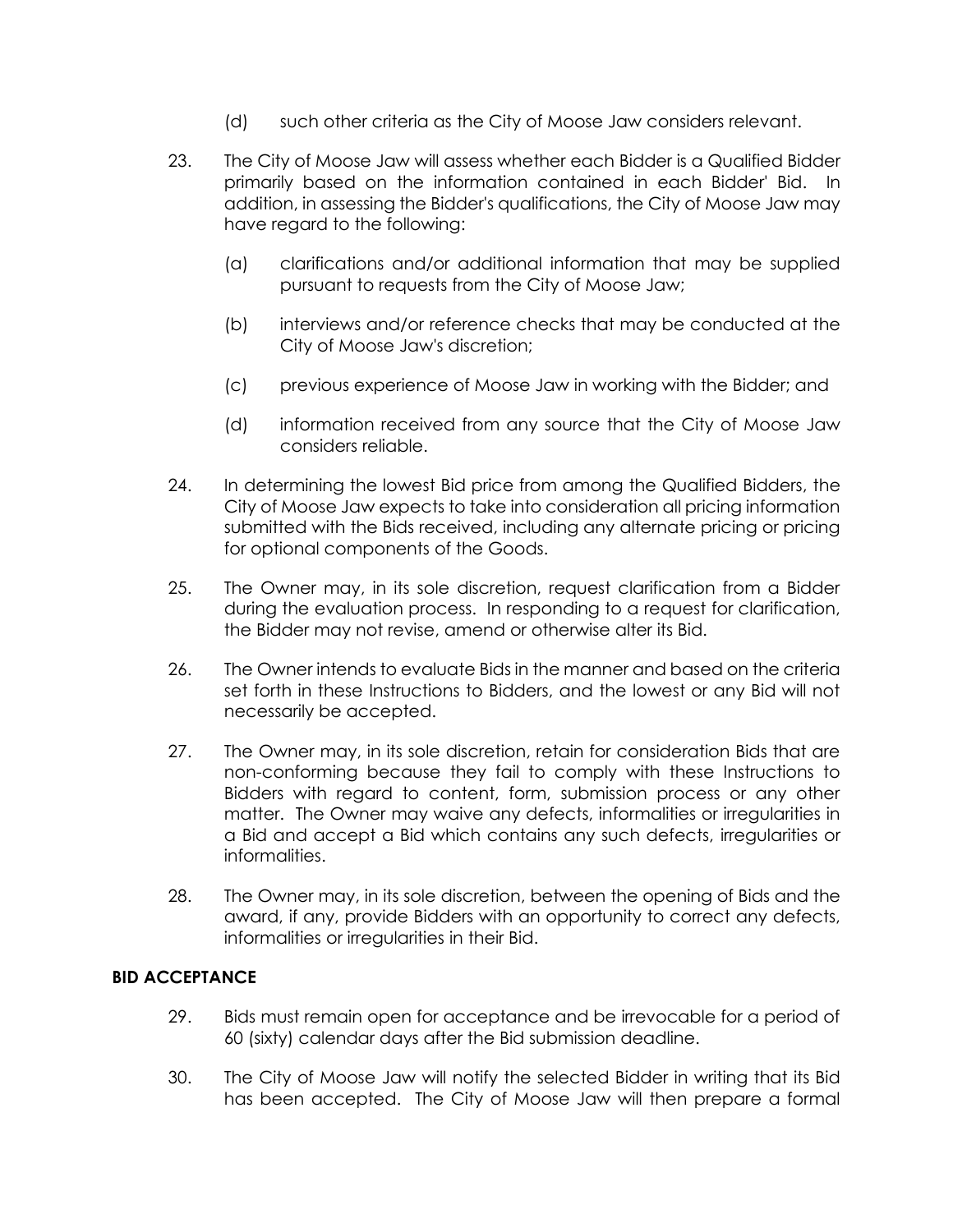agreement for execution based on the selected Bid and will deliver the Contract to the selected Bidder for execution. The selected Bidder will be obligated to execute the Contract within 3 working days after receipt of the Contract for execution. Failure to do so will result in the forfeiture of the selected Bidder's Bid Security (if applicable). Retaining the Bid Security in such cases shall not constitute waiver of any additional rights and remedies that the City of Moose Jaw may have against the Bidder.

- 31. The City of Moose Jaw intends to notify all unsuccessful Bidders, by e-mail, promptly after execution of the Contract. Unsuccessful Bidders may request a debriefing interview, to obtain feedback on their submission, within four weeks after receiving a notification letter.
- 32. If Bidders are required to provide security deposits with their Bids, the security deposits of unsuccessful Bidders will be returned as soon as possible after the selected Bidder executes the Contract. If no Contract is awarded, all security deposits will be returned. The security deposit of the successful Bidder will be returned after the Bidder has executed the Contract.
- 33. The successful Bidder and associated winning Bid will be public information. In following the Canadian Free Trade Agreement, the following information will be disclosed publicly as per the Owner's *Purchasing Policy*:
	- (a) a description of the goods or services procured;
	- (b) the name and address of the procuring entity;
	- (c) the name and address of the successful supplier;
	- (d) the value of the successful Bid;
	- (e) the date of award; and
	- (f) if limited tendering was used, the conditions and circumstances described in Article 513 of the Canadian Free Trade Agreement that justified its use.

#### **MISCELLANEOUS**

- 34. If all qualified Bids (as determined by the City of Moose Jaw in its sole discretion) exceed the amount that the City of Moose Jaw has budgeted for this purchase or if the City of Moose Jaw otherwise determines, at its sole discretion, that not entering into a Contract with any of the Bidders would be in its best interests, the City of Moose Jaw may:
	- (a) reject all Bids;
	- (b) cancel this tender;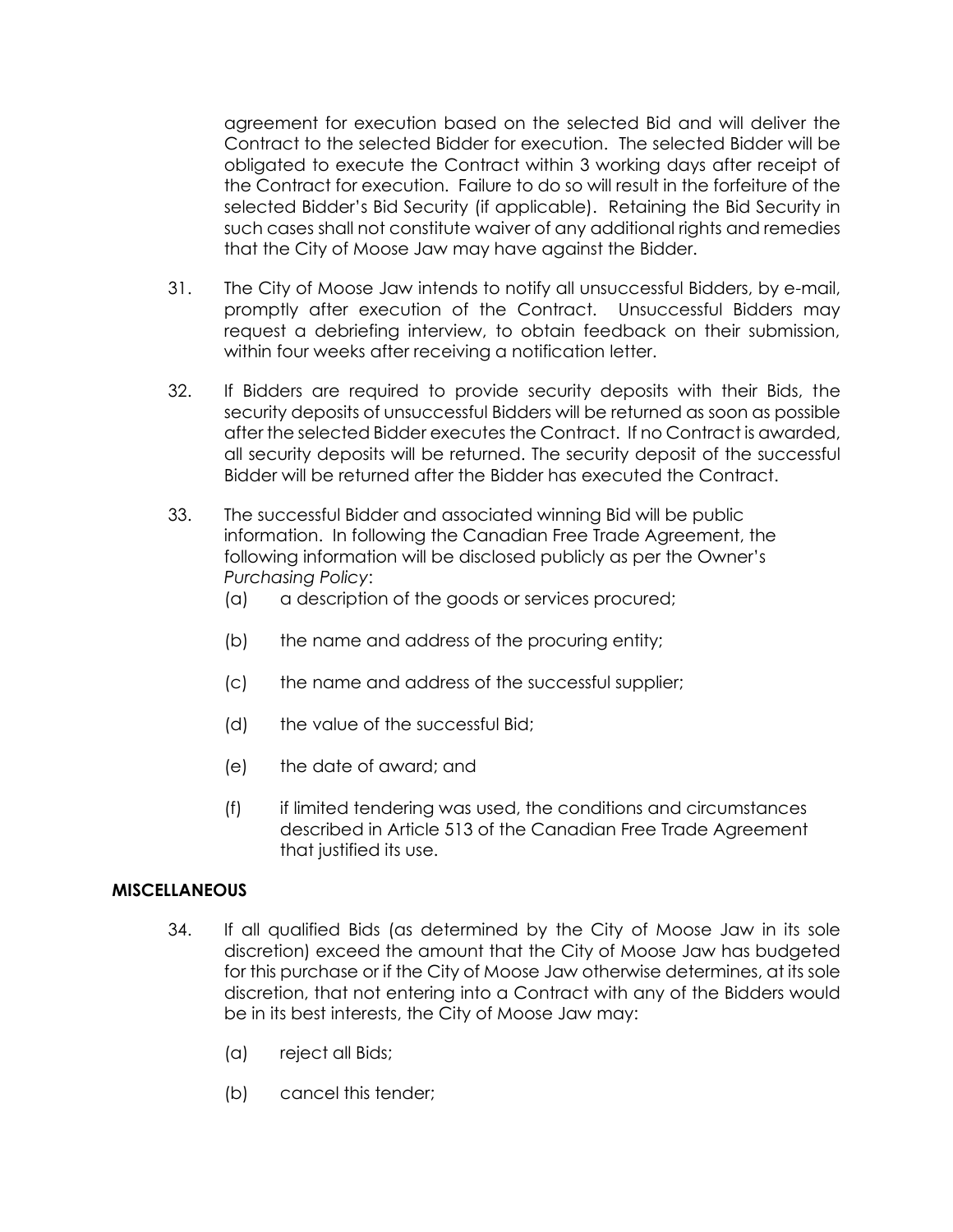- (c) issue a new tender or commence another procurement process, based on the same or differing goods or other requirements; and/or
- (d) enter into sole source negotiations with one or more qualified Bidders in order to obtain a lower price that is within the City of Moose Jaw's budget.
- 35. The Bidder is expected to keep confidential all documents, data, information and other materials of the City of Moose Jaw which are provided to or obtained or accessed by the Bidder in relation to this tender (which has not otherwise been made publicly available) and not make any public announcements or news releases regarding this tender or the selection of a Bidder, without the prior written approval of the City of Moose Jaw.
- 36. Bidders are advised that as a city, Moose Jaw is subject to the provisions of *The Local Authority Freedom of Information and Protection of Privacy Act* (Saskatchewan), which provides a right of access to information in records under the control of a city. Bidders are advised that the City of Moose Jaw may be required to disclose the Bid Documents and a part or parts of any Bid in response to this tender pursuant to *The Local Authority Freedom of Information and Protection of Privacy Act* (Saskatchewan).
- 37. Bidders are also advised that *The Local Authority Freedom of Information and Protection of Privacy Act* (Saskatchewan) does provide protection for confidential and proprietary business information; however, proponents are strongly advised to consult their own legal advisors as to the appropriate way in which confidential or proprietary business information should be marked as such in their proposal in response to this tender. Bidders should identify any information in their proposals that they consider to be confidential or proprietary business information.
- 38. The Owner is not responsible for any costs incurred by the Bidders in preparing their Bid submission or otherwise in participating in this procurement.
- 39. The Bidder, by submitting a Bid, agrees that if the City of Moose Jaw breaches any of the duties, responsibilities or obligations owed to the Bidder as a result of the Bidder's participation in this procurement process, the City of Moose Jaw's maximum aggregate liability to the Bidder will be the reasonable costs actually incurred by the Bidder in preparing its Bid. The Bidder, by submitting the Bid, hereby waives any other claim, including, without limitation, any claim for any loss of profits, in the event the Bid is not selected by the City of Moose Jaw.
- 40. This procurement is subject to Chapter 5 of the Canadian Free Trade Agreement and the New West Partnership Trade Agreement.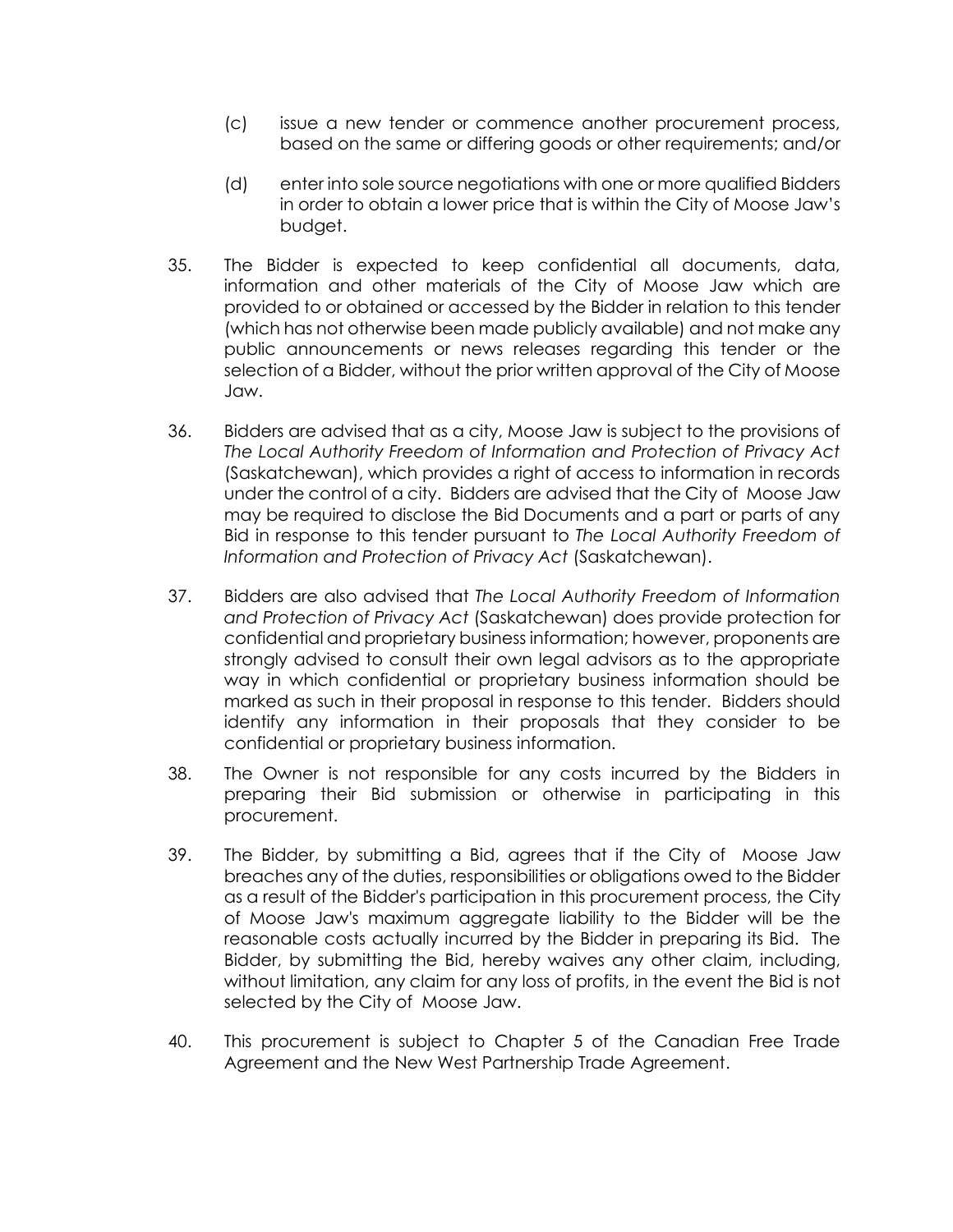# **SCHEDULE A – SPECIFICATIONS FOR GOODS**

## *TENDER FOR ONE (1)* **1 Ton HD AWD Camera van**

| <b>MINIMUM SPECIFICATIONS</b>                          | <b>MEETS</b><br><b>YES</b> | <b>SPECS</b><br><b>NO</b> | <b>IF NO - STATE DIFFERENCE</b> |
|--------------------------------------------------------|----------------------------|---------------------------|---------------------------------|
| <b>STYLE NAME</b>                                      |                            |                           |                                 |
| Most recent model/year - 3500 HD1 Ton AWD Cargo        |                            |                           |                                 |
| Van                                                    |                            |                           |                                 |
| Full size, extended height and extended length         |                            |                           |                                 |
| As required for vehicle GVWR 9,500lbs max pay load of  |                            |                           |                                 |
| 3,700lbs and ability to pull up to 6,200lbs            |                            |                           |                                 |
| White paint & colour to be approved by Fleet Service   |                            |                           |                                 |
| Department                                             |                            |                           |                                 |
| <b>ENGINE</b>                                          |                            |                           |                                 |
| 6- or 8-cylinder gas engine                            |                            |                           |                                 |
| Maximum 200 cubic inch engine, 300 HP, 390lbs          |                            |                           |                                 |
| Torque @ 2,500 RPM                                     |                            |                           |                                 |
| Equipped with block heater and winter front            |                            |                           |                                 |
| Serviced to operate from -40 to +40 temperatures       |                            |                           |                                 |
|                                                        |                            |                           |                                 |
| <b>TRANSMISSION &amp; DRIVE TRAIN</b>                  |                            |                           |                                 |
| 6 or 8 speed automatic transmission                    |                            |                           |                                 |
| AWD or automatic 4-wheel drive with selectable 2-      |                            |                           |                                 |
| wheel/ 4 wheel low and 4-wheel high                    |                            |                           |                                 |
| Auxiliary transmission cooler installed by             |                            |                           |                                 |
| manufacturer or dealer                                 |                            |                           |                                 |
| Manual selector for lower gearing as required          |                            |                           |                                 |
|                                                        |                            |                           |                                 |
| <b>TOWING PACKAGE</b>                                  |                            |                           |                                 |
| Tow capacity 6,200lbs                                  |                            |                           |                                 |
| Appropriate pintle hitch with trailer brake controller |                            |                           |                                 |
| and trailer wiring                                     |                            |                           |                                 |
| RV style 7 blade trailer plug connector                |                            |                           |                                 |
| <b>CAB INTERIOR</b>                                    |                            |                           |                                 |
| Seating for 2 persons                                  |                            |                           |                                 |
| Captain style seating with usable isle to back of      |                            |                           |                                 |
| cargo bay                                              |                            |                           |                                 |
| Front cloth seating with "Wrangler Style seat covers"  |                            |                           |                                 |
| Power locks/windows, 4-8-way power or manual           |                            |                           |                                 |
| seat with lumber support                               |                            |                           |                                 |
| Air conditioning must be manufacturer standard         |                            |                           |                                 |
| from the factory                                       |                            |                           |                                 |
| Extra bank of four (4) rocker switches to for          |                            |                           |                                 |
| additional aftermarket accessories                     |                            |                           |                                 |
|                                                        |                            |                           |                                 |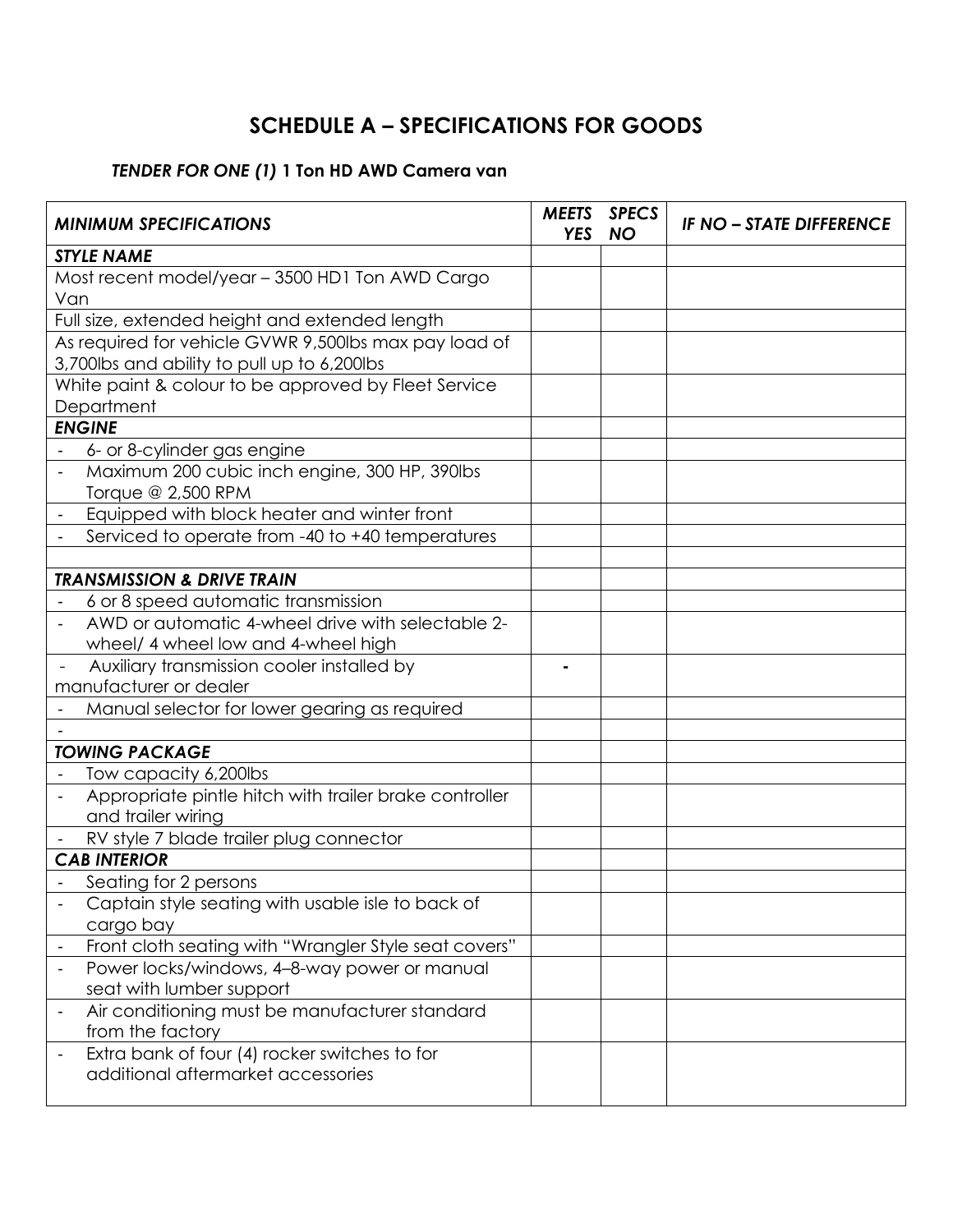| <b>MINIMUM SPECIFICATIONS</b> |                                                                                                         |  | <b>SPECS</b><br><b>NO</b> | <b>IF NO - STATE DIFFERENCE</b> |
|-------------------------------|---------------------------------------------------------------------------------------------------------|--|---------------------------|---------------------------------|
|                               | AM/FM radio with Bluetooth, hands free capacity,<br>integrated back up camera, 12-volt power outlet for |  |                           |                                 |
|                               | front cabin                                                                                             |  |                           |                                 |
|                               | Power steering with tilt steering                                                                       |  |                           |                                 |
|                               | Pre-wired for 2-way (CB Radio)                                                                          |  |                           |                                 |
|                               | All interior lights must be LED                                                                         |  |                           |                                 |
|                               | Form fitting rubber floor mats for front seating                                                        |  |                           |                                 |
|                               | Rear cargo area flooring will be sprayed bed liner-                                                     |  |                           |                                 |
|                               | nonslip                                                                                                 |  |                           |                                 |
|                               | Insulated rear ceiling wall work area                                                                   |  |                           |                                 |
|                               | Instrumentation gauges are factory built                                                                |  |                           |                                 |
|                               | <b>TIRES &amp; WHEELS</b>                                                                               |  |                           |                                 |
|                               | All primary and spare tire(s) will be identical make,<br>size and balanced                              |  |                           |                                 |
|                               | Full size spare tire shall/will be mounted on/in the                                                    |  |                           |                                 |
|                               | body of the vehicle (tire/rim shall be full sized for the                                               |  |                           |                                 |
|                               | vehicle)                                                                                                |  |                           |                                 |
|                               | This vehicle will be delivered with one (1) set of                                                      |  |                           |                                 |
|                               | locking lug nuts, placed on each rim for theft control                                                  |  |                           |                                 |
|                               | measurements                                                                                            |  |                           |                                 |
|                               | This vehicle will be delivered with one (1) set of                                                      |  |                           |                                 |
|                               | locking lug nuts, placed on each rim for theft control                                                  |  |                           |                                 |
|                               | measurements                                                                                            |  |                           |                                 |
|                               | Tires shall be 10ply mud/snow grip tread                                                                |  |                           |                                 |
|                               | <b>ACCESSORIES</b>                                                                                      |  |                           |                                 |
|                               | Full length running boards installed at the factory or<br>dealer                                        |  |                           |                                 |
|                               | Side passenger door shall be sliding in nature                                                          |  |                           |                                 |
|                               | Mud flaps front and rear installed by manufacture or                                                    |  |                           |                                 |
|                               | dealer                                                                                                  |  |                           |                                 |
|                               | Left and right mirrors will be powered and heated                                                       |  |                           |                                 |
|                               | for trailer towing                                                                                      |  |                           |                                 |
|                               | Front and rear tow hooks installed by the                                                               |  |                           |                                 |
|                               | manufacturer or dealer                                                                                  |  |                           |                                 |
|                               | Installed weather guard safari van roof rack, 4ft<br>wide with 8 anchor members for weight distribution |  |                           |                                 |
|                               | Straight van partition between operator and cabin                                                       |  |                           |                                 |
|                               | rear of van with no access and perforated window,                                                       |  |                           |                                 |
|                               | roof height                                                                                             |  |                           |                                 |
|                               | Ultra-low-profile design with fifty (50) flash patterns,                                                |  |                           |                                 |
|                               | 16 traffic arrows and bright flood lights, rated SAE                                                    |  |                           |                                 |
|                               | $J595 -$                                                                                                |  |                           |                                 |
|                               | Class 1                                                                                                 |  |                           |                                 |
|                               | Front and rear of van                                                                                   |  |                           |                                 |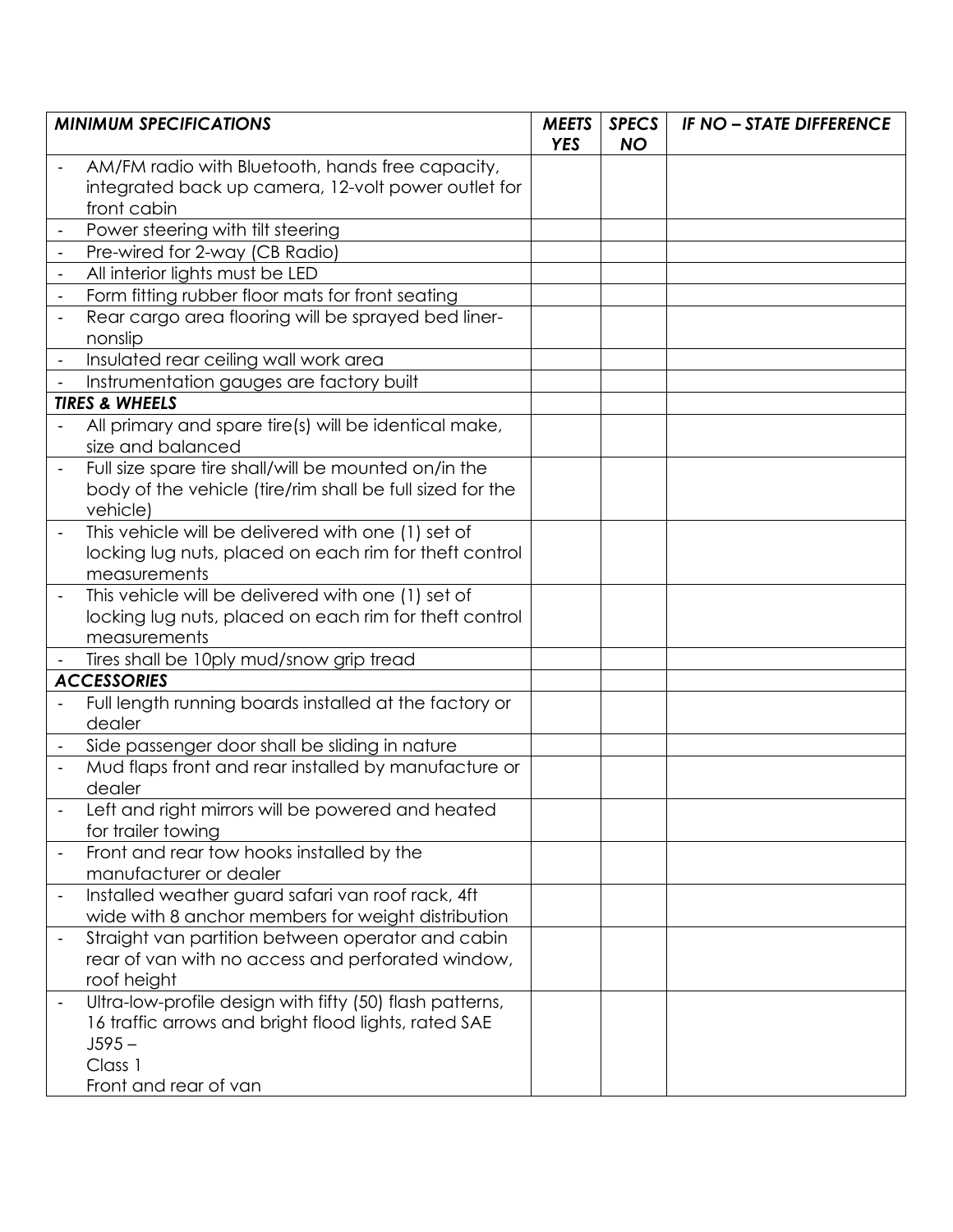|                              | 4 AMBER warning lights LED 5" hazard, strobe body      |  |
|------------------------------|--------------------------------------------------------|--|
|                              | mounted J595 Class 1 with 19 flash patterns with       |  |
|                              | alternating features                                   |  |
|                              | Complete insulated wall kit PN# LGR740-1101-0004       |  |
|                              | HR or equivalent                                       |  |
|                              | Cab (cargo) heater - zero idling, charging and         |  |
|                              | heating PN# DEF472911 or equivalent                    |  |
|                              | Two (2) Hardwood topped work benches                   |  |
|                              | 18"x48"x32"                                            |  |
|                              | Ranger PN# S2-WA48-1 or equivalent                     |  |
|                              | One (1) Storage literature holder                      |  |
|                              | Weather guard PN# WEA 8870-3 or equivalent             |  |
|                              | Oman RV QG 3600 (Generator 3600 watts)                 |  |
|                              | Gasoline                                               |  |
|                              | Easy maintenance with single slide service             |  |
|                              | Enclosed with muffler                                  |  |
|                              | Localized mounting with vibration insulator            |  |
|                              | Air (cross flow) cooling                               |  |
|                              | Sheet steel dip coated base                            |  |
|                              | Approved spark arrestor mufflers                       |  |
|                              | Adjustable mechanical governor                         |  |
|                              | Automatic choke                                        |  |
|                              | Low level oil shutdown                                 |  |
|                              | Electric fuel pump                                     |  |
|                              | Remote mounted control panel                           |  |
|                              | Electric start                                         |  |
|                              | Fused DC circuit to protect set wiring                 |  |
|                              | Magnetic circuit breaker                               |  |
|                              | 60" Generator set output leads                         |  |
|                              | Standard onboard diagnostic capability Part #          |  |
|                              | 4.0kg - FA-6747 or equivalent                          |  |
|                              | One (1) Fold away shelving system Range PN#            |  |
|                              | RANFS+RA48-3 or equivalent                             |  |
|                              | One (1) Fold away cargo van foldable shelving          |  |
|                              | system Range PN#RNF5-RA36-2                            |  |
| <b>KEYS</b>                  |                                                        |  |
|                              | Two (2) sets of operating key fobs, as well as two (2) |  |
|                              | extra keys for operating driver's door                 |  |
| $\qquad \qquad \blacksquare$ | Manufacturers list of wearable parts and               |  |
|                              | maintenance items – ie Filter #'s & fanbelts           |  |
|                              | <b>WARRANTY</b>                                        |  |
|                              | Please list warranty                                   |  |
|                              | State any extendable warranties & cost                 |  |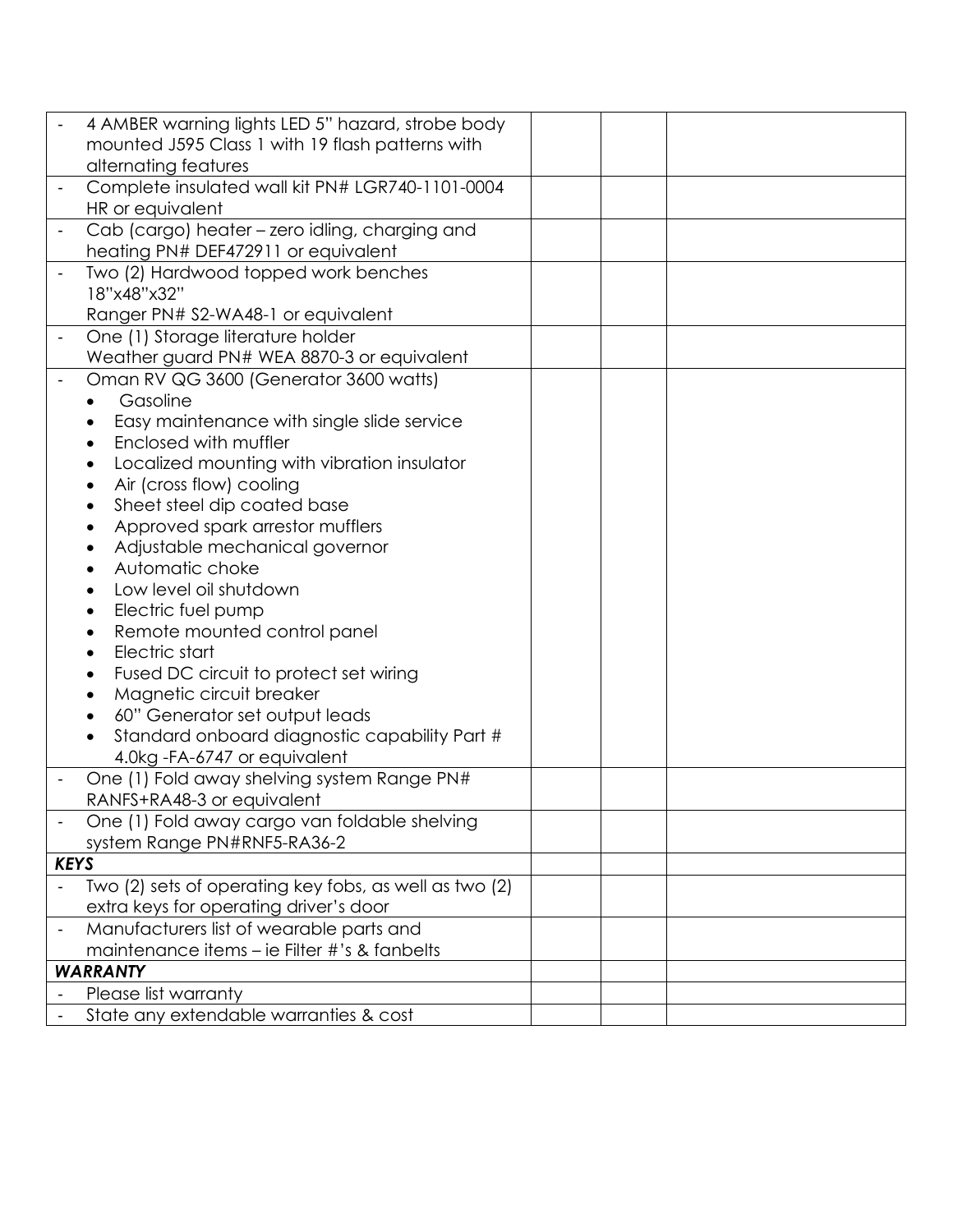## **SCHEDULE B BID FORM**

Tender: **One (1) 3500 HD 1 Ton AWD Camera Van** City of Moose Jaw, Saskatchewan Submitted To: City of Moose Jaw ("Moose Jaw") 1010 High St W, Moose Jaw, SK S6H 1T9 Attention: Perry Lanneville, Fleet Supervisor Bid Price

We,

*(Company Name)*

of

*(Business Address)*

having examined the Bid Documents, Addenda No. to No. inclusive, all as issued by Moose Jaw, hereby offer to enter into a contract to supply the goods specified in the Appendices to the Bid Form for the price(s) specified in such Appendices.

## **Appendices to Bid:**

The following listed forms are attached to and form an integral part of this Bid:

- (i) Appendix A Goods/Pricing
- (ii) Appendix B Conflict of Interest Disclosure

Enclosed with this Bid are all of the additional submission requirements specified in Appendix C.

## **Declarations:**

We hereby declare that:

- (i) no person, firm or corporation other than the undersigned has any interest in this Bid or in the proposed Contract for which this Bid is made;
- (ii) this Bid has been prepared without any collusion, comparison or arrangement with any other party that is submitting a Bid for this project; and
- (iii) this Bid is open to acceptance for a period of sixty (60) days following the Submission Deadline specified in the Instructions to Bidders.

We agree that, if Moose Jaw breaches any of the duties, responsibilities or obligations owed to us as a result of our participation in this procurement process, Moose Jaw's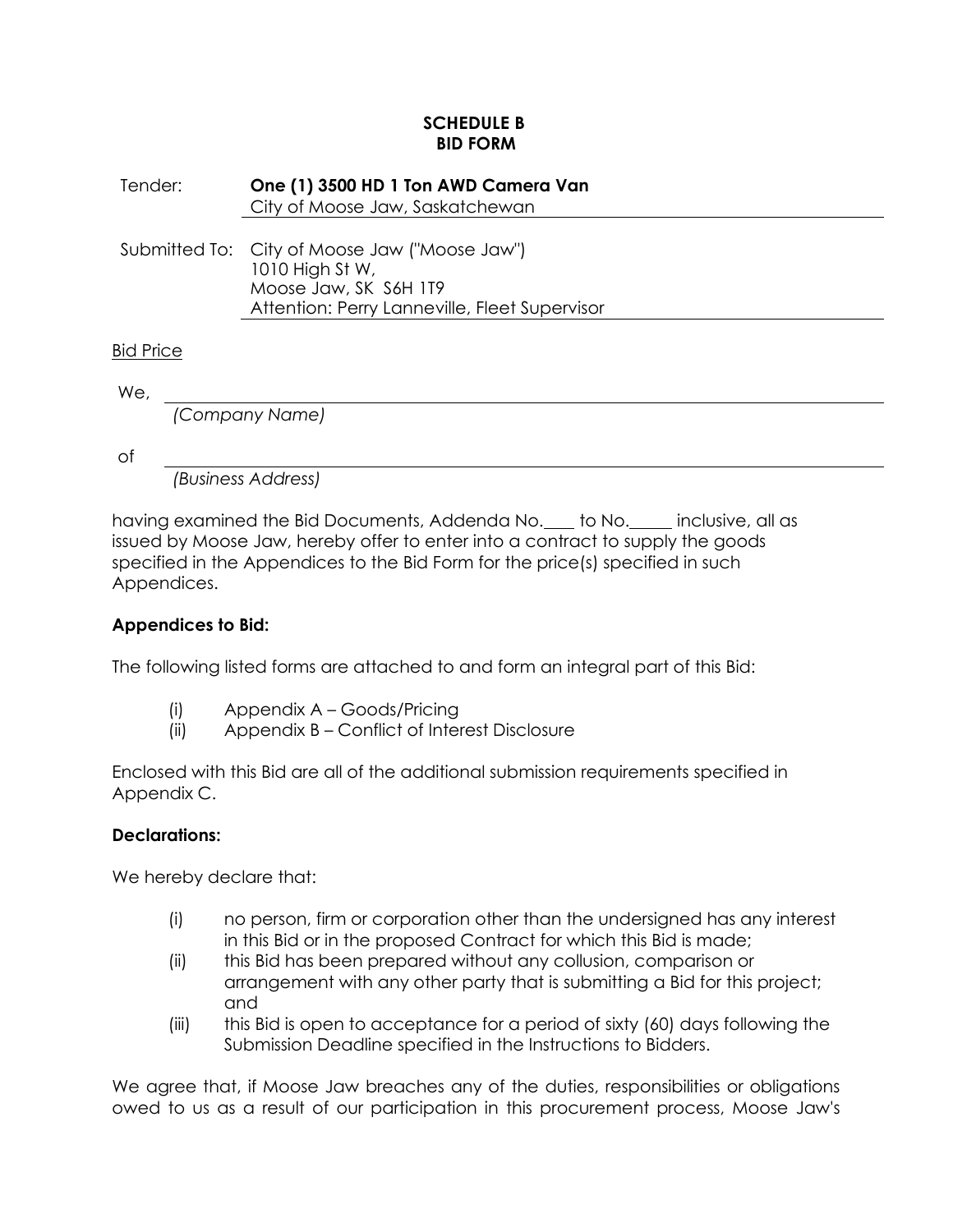maximum aggregate liability to us will be the reasonable costs actually incurred by us in preparing our Bid. We hereby waive any other claim, including, without limitation, any claim for any loss of profits, in the event that our Bid is not selected by Moose Jaw.

We understand that Moose Jaw may not necessarily accept the lowest or any bid submitted.

### **Signatures:**

Signed and submitted for and on behalf of:

Company:

|               | (Name)                                |  |
|---------------|---------------------------------------|--|
|               | (Street Address or Postal Box Number) |  |
|               | (City, Province and Postal Code)      |  |
| Signature:    |                                       |  |
| Name & Title: | (Please Print or Type)                |  |
| Dated at      | <b>This</b><br>day of                 |  |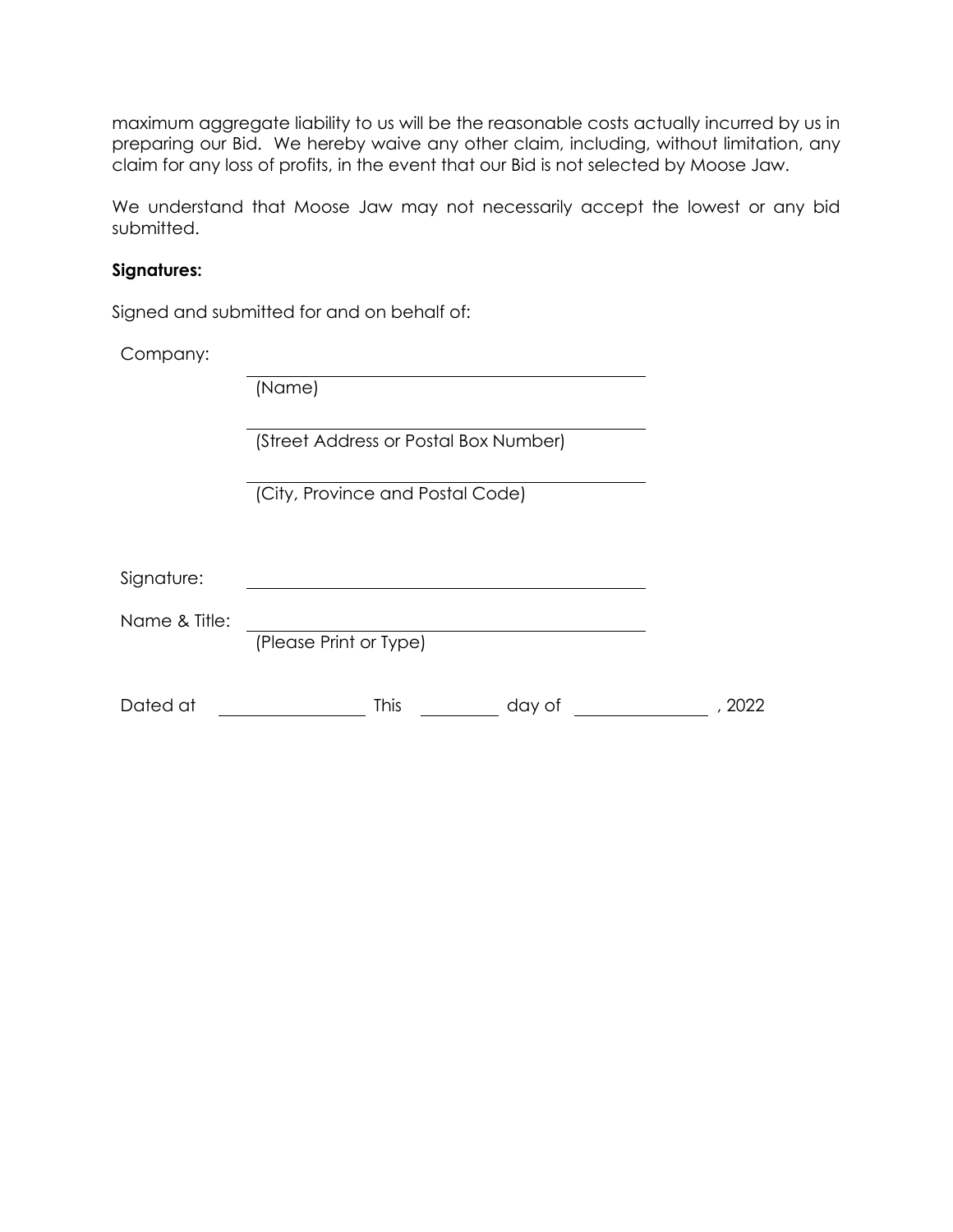## **Appendix A GOODS/PRICING**

We offer to enter into a contract to supply the following goods to Moose Jaw for the price(s) stated below:

| Item<br>No. | Quantity | Goods                            | Price per<br>Unit | Price (CDN \$) |
|-------------|----------|----------------------------------|-------------------|----------------|
|             |          | One (1) 3500 HD 1 Ton Camera Van |                   |                |
| 2.          |          |                                  |                   |                |
| 3.          |          |                                  |                   |                |
|             |          | <b>GST</b>                       |                   |                |
|             |          | <b>PST</b>                       |                   |                |
|             |          | <b>TOTAL BID PRICE</b>           |                   |                |

## Delivery Time

We agree to make complete delivery of the Goods at the location specified in the Bid Documents on or before **\_\_\_\_\_\_\_\_\_\_\_\_\_\_\_\_\_\_\_\_\_\_\_\_\_\_\_\_\_\_\_\_\_\_\_\_\_\_\_\_\_\_\_\_\_**